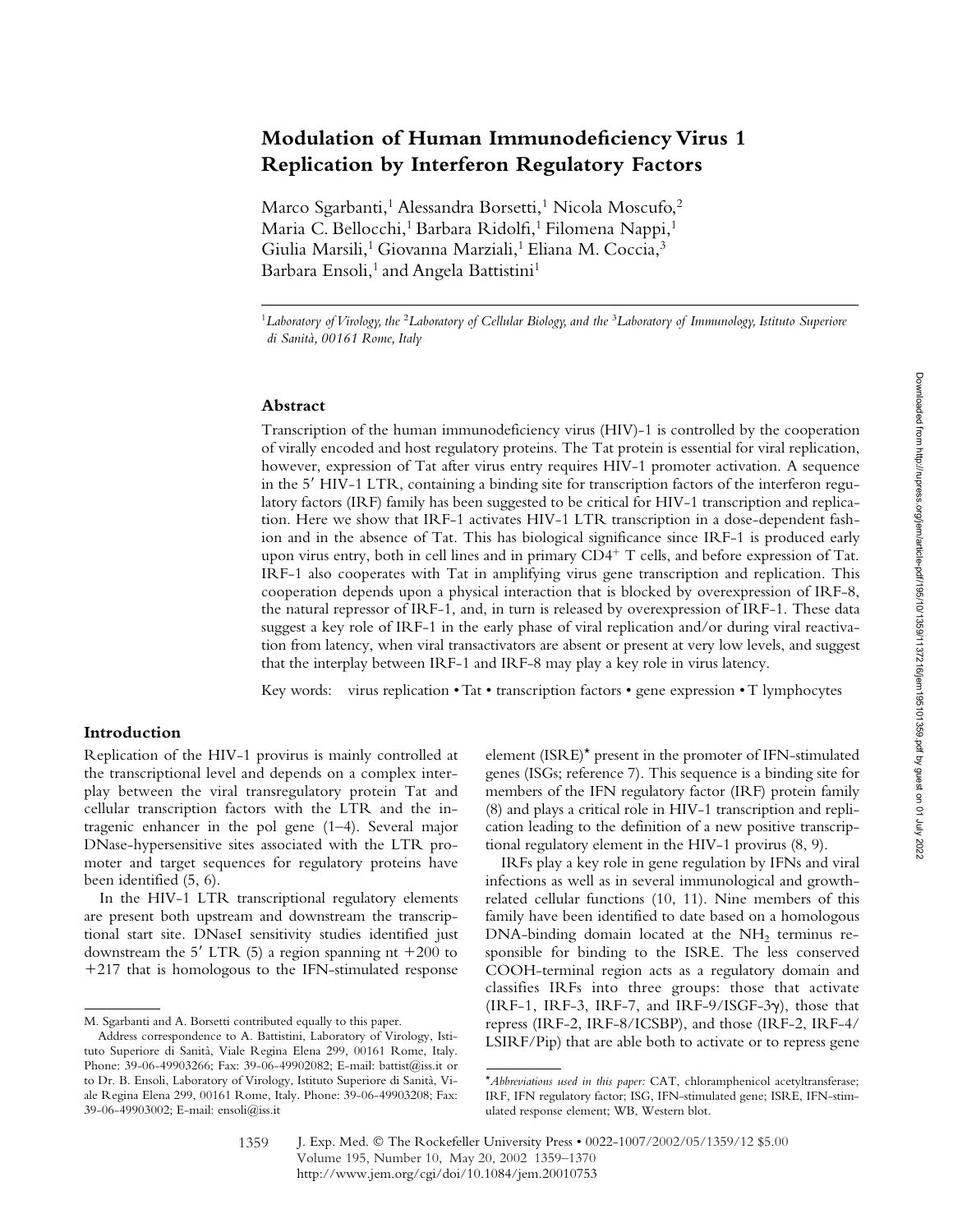transcription depending on the target gene. IRFs interact with each other and with other families of transcription factors modifying both ISRE-binding activities and the formation of initiation transcription complexes. In addition IRF-1, IRF-2, and IRF-3 can interact with components of the basal transcriptional machinery as well as with the histone-acetyltransferases (12–14).

The HIV-1 transactivator protein Tat is a  $\sim$ 14/15-kD protein produced early after infection and before virus integration (15), which is absolutely required for productive virus replication (16, 17). Tat has been shown to modulate viral gene expression by increasing the rate of transcription initiation, elongation, and translation of TAR-containing mRNAs (3, 18–20). Several reports also suggest that Tat can dissociate from TAR to bind either elongating RNA polymerase II (21) or DNA-tethered promoter factors (22, 23). Tat has the capability of augmenting transcription of viral as well as cellular genes by both TAR-dependent and TAR-independent mechanisms (24–28) also by acting as a DNA sequence–specific transcription factor in the absence of TAR and other HIV-1 LTR sequences (29).

Both specific and basal cellular transcription factors are key in Tat-mediated transactivation of virus gene expression, including Sp1 (22), TBP (30) and TAFII 55 (31), TAP,  $(32, 33)$ , the kinases TAKs  $(34)$ , and NF- $\kappa$ B  $(25)$ . In addition, Tat relieves the transcriptionally inactive chromatin-associated proviral LTR through the recruitment of Tat-associated histone acetyltransferases TAHs (35–37).

The mechanism of action of Tat is complex and not yet completely defined. Similarly, it has not yet been completely elucidated how the viral genome initiates early transcription immediately after viral entry when Tat is still absent or at a threshold concentration, or how the integrated HIV-1 genome reactivates from latency, before viral transactivators are produced.

Here we show that upon entry, HIV-1 is able to induce IRF-1 expression before the expression of Tat. IRF-1 is capable per sé of driving LTR-mediated transactivation in a dose-dependent fashion. In addition, IRF-1 increases Tatmediated transactivation of the HIV-1 LTR via a physical interaction of its COOH-terminal domain with Tat. This positive cooperation is blocked by IRF-8, a physiological repressor of IRF-1 activity, which inhibits Tat-mediated LTR transcription and viral replication in vivo. These results identify IRF-1 as essential for efficient HIV-1 gene expression and viral replication and indicate that the recruitment of IRF-1 to the HIV-1 promoter can be a key step in the early phases of infection or during viral reactivation from latency, in response to both viral infection and cell activation signals.

#### **Materials and Methods**

*Cell Cultures and Treatments.* Jurkat and 293 HEK cells were grown in RPMI 1640 medium (Bio-Whittaker) or MEM, respectively, containing 10% FCS and antibiotics (growth medium). rIFN- $\gamma$  (Pepro Tech EC LTD) was used at 10 ng/ml. Human PBLs from healthy donors were isolated by Ficoll-Hypaque gradient and the  $CD4^+$  T cell population purified by negative selection using magnetic beads (Miltenyi Biotech) coated with mAbs directed against CD8, CD19, CD16, CD56, and CD11b by manufacturers' instructions. The recovered cells were  $>96\%$  CD3<sup>+</sup> as determined by FACS<sup>®</sup> analysis. Purified cells were cultured in growth medium and activated with anti-CD3 mAb (Clone FM-18; Biosource International).

*Plasmids.* The HIV-LTR-CAT construct contains the chloramphenicol acetyltransferase (CAT) gene linked to the HIV-1 LTR BH10 clone (-454 to +286) (9).  $\Delta_1$  LTR corresponds to the BH10-LD1 which is deleted in the ISRE sequence (9).  $\Delta_2$ LTR and  $\Delta$ <sub>3</sub> LTR were obtained from the HIV-LTR-CAT and  $\Delta_1$  LTR, respectively, by site-directed mutagenesis of the NF- $\kappa$ B site using the QuickChange site-directed mutagenesis kit (Stratagene). The sequence of the primer used to induce the specific mutation was: 5' CGAGCTTGCTACAACTCACCGCTGCT-CACCCAGGGAGG 3'.

CMV-Tat, CMV-IRF-1, CMV-IRF-2, CMV-IRF-3.5D, and CMV-IRF-7\* (S477D/S479D) expression vectors have been described previously (38–41); the IRF-8 expression vector (pTarget-ICSBP) was a gift of B. Levi, Technion-Israel Institute of Technology, Haifa, Israel; IRF-4 expression vector was a gift of I. Julkunen, National Public Health Institute, Helsinki, Finland. The pIRF-1/Hygro construct was generated by cloning the fragment excised from pUC-IRF-1 (a gift of T. Taniguchi, University of Tokyo, Tokyo, Japan) by XbaI and HindIII digestion in the pcDNA3.1/Hygro plasmid (Invitrogen Corp.).

All plasmids used in the transfection experiments were purified by cesium chloride.

*Stable and Transient Transfection Experiments.* Stable transfectants of Jurkat cells were obtained by electroporation with a Bio-Rad gene pulser transfection apparatus using a field strength 0.875 KV/cm, a capacitance of 25  $\mu$ F and a time constant  $\sim$ 10  $\mu$ s. Cells were selected for 2 wk with 0.5 mg/ml Geneticin G-418 sulfate (GIBCO BRL).

Jurkat cells expressing both IRF-1 and IRF-8 were obtained by transfecting the IRF-8–expressing cells with the pIRF-1/Hygro. After 10 d of selection in growth medium containing  $350 \mu g/ml$ of Hygromycin (Sigma-Aldrich), cells were amplified on medium containing both hygromycin and geneticin G-418 sulfate.

Bulk populations were frozen and aliquots periodically thawed (every 4–6 wk) to maintain the identity of the polyclonal cell population. Transient transfections experiments were performed using the FuGENE 6 Transfection Reagent (Roche Laboratories) according to the manufacturer's protocol. Amounts of transfected DNA were normalized by using RcCMV vector. A cotransfected RcCMV  $\beta$ -gal plasmid was used to normalize for transfection efficiency.

*Enzymatic Assays.* CAT assay was performed as described previously (42).  $\beta$ -gal assay was performed using the  $\beta$ -galactosidase Enzyme Assay system (Promega).

*EMSA.* EMSA with nuclear cell lysates (6 µg; reference 43) was performed as described previously (42). For supershift analysis, nuclear extracts were incubated with polyclonal anti–IRF-1 and anti–IRF-2 (a gift of Dr. J. Hiscott) antibodies in binding buffer containing the oligonucleotide probe  $(C_{13}$  [AACTGA]<sub>4</sub>) for 30 min on ice.

*DNA Affinity Purification Assay.* A biotinylated oligonucleotide corresponding to the HIV-ISRE (AGGGACTTGA-AAGCGAAAGGGAAACCAGAG) or a mutant oligonucleotide (AGGGACTTGACCGCGGGGCCACCAGAG) were synthesized (Invitrogen) and then annealed with the corresponding antisense oligonucleotides in  $1 \times$  STE buffer, containing 10 mM Tris-HCl, pH 8.0, 50 mM NaCl and 2 mM EDTA. 25 pico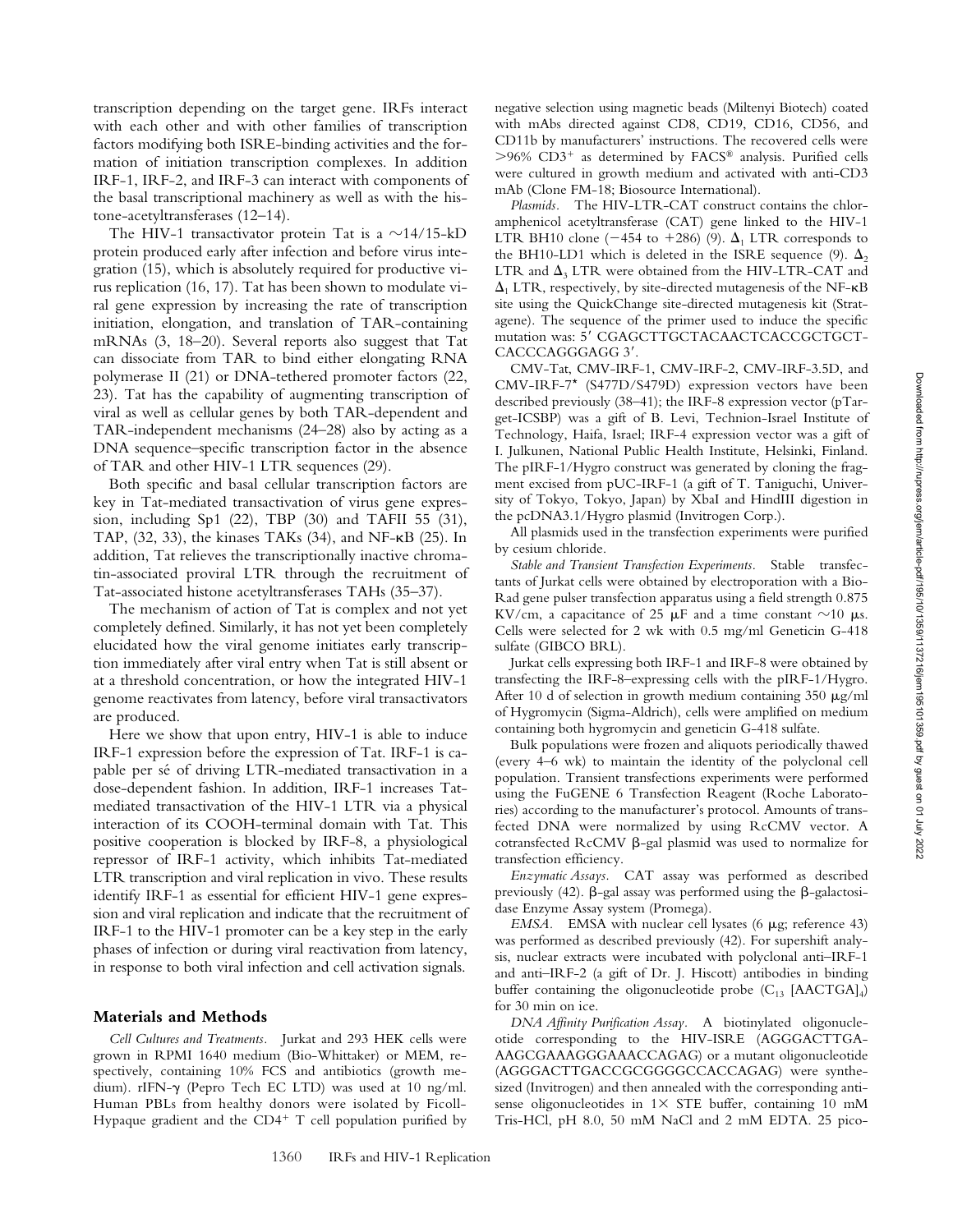moles of biotinylated DNA were mixed with  $100-200 \mu g$  of nuclear extract in 200  $\mu$ l of binding buffer containing 20 mM Tris-HCl, pH 7.5, 75 mM KCl, 1 mM DTT, and 5  $\mu$ g/ml BSA in the presence of 10% glycerol and 20  $\mu$ g of poly(dI-dC) and incubated for 25 min at room temperature. The complex was pulldown with magnetic beads (Streptavidin MagneSphere; Promega) for 30 min at  $4^{\circ}$ C and for 10 min at room temperature by mixing with rotation. The collected beads were washed and bound material eluted by boiling in sample buffer. Eluted proteins were separated onto 10% SDS-PAGE followed by immunoblotting with antibody against IRF-1.

*Western Blot Analysis.* Western blot (WB) was performed as described previously (42). Polyclonal antibodies against IRF-1 was a gift of R. Pine, Public Health Institute, New York, NY.

*Immunoprecipitation and Immunoblot Analysis of the Interactions between IRF-1 and Tat.* 293 HEK cells were contransfected with expression plasmids encoding IRF-1 or Tat. Whole cell extracts (200–300  $\mu$ g) were precleared with rabbit IgG nonimmune antisera cross-linked to ultralink immobilized protein A-G (Pierce Chemical Co.), and incubated with anti–IRF-1 antibodies (C20; Santa Cruz Biotechnology, Inc.) cross-linked to ultralink immobilized protein A-G sepharose for 1 h at 4°C. Immunoprecipitates were washed five times with lysis buffer and eluted by boiling the beads for 3 min in  $1 \times$  SDS sample buffer. Eluted proteins were separated by SDS-PAGE and subjected to WB.

*RNA Extraction and Protection Analysis.* Total RNA was isolated by the guanidinium-cesium chloride method (44). RNase protection was performed with  $5 \mu g$  of total RNA as described previously (42).

To generate the 32[P]-labeled 280-bp long antisense IRF-1 RNA probe, the pBS-IRF-1 plasmid (45) was linearized with EcoRI and transcribed by T7 polymerase. To generate the 32[P] labeled 280-bp long antisense IRF-8 RNA probe, the plasmid (pBS-BP) was linearized with PvuII and transcribed by T7 polymerase. The plasmid pBS-BP was generated by cloning a 1,400 bp long fragment obtained by EcoRI digestion from the plasmid pTarget-ICSBP containing the entire IRF-8 cDNA. A 18S RNA probe was used as a control for equal RNA loading.

*Virus Stock Preparation and Infection.* Replication-competent T cell-tropic virus was made by transfecting Jurkat cells with the pHXB2R molecular clone, as described previously (46). Viral infection assays were performed by inoculating 106 cells with 1,000 or 5,000 cpm of RT activity corresponding to 0.001 or 0.005 50% TCDI/cell of HIV-1/HXB2. After 2 h, virus was washed out and cells were cultured for 96 h. Virus production was then monitored at 24, 48, 72, and 96 h after infection by measuring the levels of p24 in the culture supernatants with a commercial assay kit (p24/27 core antigen assay; Innogenetics) as specified by the manufacturer.

*RT-PCR Analysis.* To isolate total cellular RNA,  $10 \times 10^6$ cells were processed using the RNA easy-total RNA extraction kit from QIAGEN. Total RNA was treated with RNase-free DNaseI (Boeringher Mannheim). RT was performed in 50 µl reaction volume containing  $1 \mu g$  of total RNA according to the manufacturer's instruction (RNA PCR kit; Perkin Elmer). To control for the presence of genomic DNA, control cDNA reaction mixture from which RT was omitted were prepared in parallel. These were uniformly negative (data not shown).

The specific primers named M667, M668, LA45, LA41, M669, and LA23 used to amplify HIV transcripts and PCR conditions were described previously (47). To detect the PCR product of the primer pair M667/M668 and M669/LA23, 32[P] labeled primer M669 and M668, respectively, were used for hybridization. Detection of the PCR product using specific

primers LA41-LA45 were revealed by hybridization with <sup>32</sup>[P]labeled oligonucleotide designed to span in between the first and the second Tat exons: TCAAAGCAACCCACCTCCCAA.

To evaluate the expression of the IRF-1 gene, an aliquot of reverse-transcribed-RNA was amplified within the linear range by 25 PCR cycles: denaturation at  $94^{\circ}$ C for 30 s, annealing at  $56^{\circ}$ C for 30 s, and extension at 72°C for 30 s. The RT-PCR was normalized for 26S. Each sample was electrophoresed onto 1% agarose, transferred to nylon membrane and hybridized with a specific probe. The following primers and probe for IRF-1 were used: primer 5': GTCCAGCCGAGATGCTAAGAGC; primer 3': GGCTGCCACTCCGACTGCTCC; and probe: GGCCAA-GAGGAAGTCATGTGGG.

The primers and probe for 26S amplification were: primer 5': GCCTCCAAGATGACAAAG; primer 3': CCAGAGAAT-AGCCTGTCT; and probe: GAGCGTCTTCGATGCCTAT-GTGCTTCCCAA.

*Construction of the Two-Hybrid Clones.* The IRF-1 open reading frame (ORF) was PCR-amplified using primers that introduced an EcoRI and an XhoI site at the 5' and 3' ends, respectively, and inserted in the pEG202LexA yeast expression vector in frame with LexA (48). The clones were then transferred in the YEplac181GLexA202 vector and used for the yeast two-hybrid interaction assay. The truncated forms IRF-1 (1–291) and IRF-1  $(1-234)$  were constructed by removal of the  $3'$  coding sequences with AccI and Bsu36I, respectively, followed by the Klenow treatment. For the construction of the VP16-Tat clone, the Tat 86 amino acids open reading frame was PCR-amplified from the CMV-Tat plasmid using primers that introduced an EcoRI and an XhoI site at the 5' and 3' ends, respectively, and cloned in the yeast expression vector pRS314VP16 (49).

The ORFs obtained as described above were cloned into the bacterial expression vector pGEX-4T-1 (Amersham Pharmacia Biotech) at EcoRI and XhoI sites. All the constructs were resequenced after identification.

*Two-Hybrid Yeast Assay.* The two-hybrid yeast assay was performed as described previously (48). Yeast cells harboring a LexA-responsive LacZ reporter plasmid were cotransformed with a LexA/IRF-1 plasmid, and a VP16/Tat plasmid. Transformants were selected at 30°C on YMM plates. From each transformation three colonies were grown in selective minimal liquid media before galactose-induced expression of the fusion proteins. After incubation of 24 h at 30°C with 2% galactose, yeast cells were used in the permeabilized cell assay  $(50)$  to determine the  $\beta$ -galactosidase activity resulting from the LacZ reporter gene expression.

*In Vitro GST Pull-Down Experiments.* GST and GST fusion proteins were expressed in *Escherichia coli* BL21:DE3(pLysS) (48). For the in vitro binding experiments,  $\sim$ 2  $\mu$ g of GST and GST-Tat or GST–IRF-1 were mixed with the 35[S]-labeled rIRFs and/or Tat proteins synthesized in vitro using the coupled TNT transcription/translation system (Promega TNT system) in 500  $\mu$ l of PBS containing 0.1% BSA, 0.5% NP-40, 10% glycerol, and protease inhibitors. Binding reaction was allowed at 4°C for 90 min. Beads were washed, resuspended in sample buffer, and subjected to SDS-PAGE. Gels were analyzed by electronic autoradiography in an Instant Imager (Camberra Packard).

# **Results**

*IRF-1 Activates Transcription from the HIV-1 LTR and Increases Tat-mediated Transactivation of LTR-directed Gene Expression.* The effect of IRFs on HIV-1 transactivation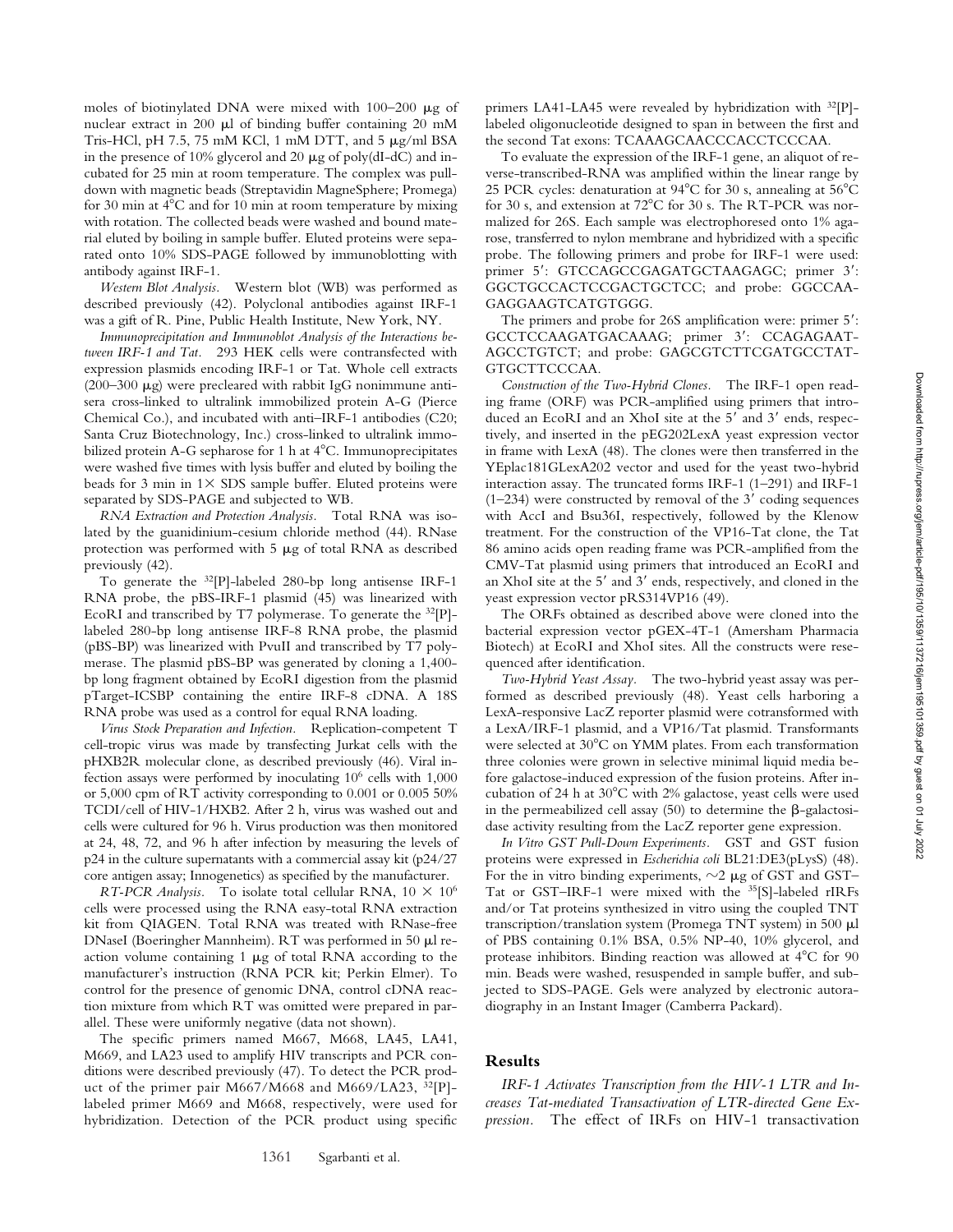was evaluated in Jurkat cells transiently cotransfected with vectors expressing IRF-1, IRF-4, or the constitutively activated forms of IRF-3 (IRF-3 5D) and IRF-7 and a HIV-1 LTR-CAT reporter construct (nt  $-456$  to nt 286). As shown in Fig. 1 A, the basal activity of the HIV-LTR was increased only by the presence of IRF-1, whereas no or little increase was detected in the presence of the other IRFs.

Therefore, the effect of IRF-1 was further analyzed. IRF-1 increased HIV-1 LTR-directed gene expression in a dose-dependent fashion (Fig. 1 B), whereas no activation was detected by deleting the entire COOH-terminal activation domain of IRF-1 ( $\Delta$  IRF-1). This indicated that upon HIV-1 infection IRF-1 can activate transcription of Tat.

To investigate whether the effect of IRF-1 was mediated by the ISRE, an ISRE-deleted  $(\Delta_1$  LTR) or a NF- $\kappa$ B mutated  $(\Delta_2$  LTR) construct were used. As shown in Fig. 1 C, IRF-1 was still capable of transactivating the HIV-1 LTR. On the contrary, transactivation was greatly reduced when a mutant bearing deletions in both the ISRE and the NF-  $\kappa$ b sites ( $\Delta$ <sub>3</sub> LTR) was used. These results indicate that the ISRE is not the major site mediating the IRF-1 effect.

To determine the effect of the simultaneous presence of IRF-1 and Tat on HIV-1 LTR transactivation, Jurkat cells were cotransfected with the HIV-LTR construct and with both Tat and IRF-1 expression vectors (Fig. 1 D). The presence of IRF-1 had additive effects on the HIV-1 LTR-CAT activity induced by suboptimal expression of Tat, whereas the cooperative effect was not evident when Tat was overexpressed (data not shown). This suggests that Tat/IRF-1 effect may be key in the very early phase of infection, when Tat is absent or still at low levels.

*HIV-1 Induces IRF-1 Early Upon Infection and Prior to Expression of Tat in both T Cell Lines and Primary CD4 T Cells.* To determine whether IRF-1 is induced by HIV-1 and whether this occurs before Tat expression, Jurkat cells were infected with the HIV-1 IIIB strain at a low multiplicity of infection and IRF-1 RNA expression analyzed by RNase protection and tat/rev RNA by semiquantitative RT-PCR analysis at different time points after infection. As shown in Fig. 2 A, discrete basal levels of IRF-1 mRNA were detected in Jurkat cells, which increased by 3- and 2.5-fold, respectively, after 5 and 7 h after infection (Fig. 2 A and B). This increase was already detectable at 3 h after infection (data not shown) and returned to basal levels within 24 h. A parallel increase in the protein levels was also detected (Fig. 4).

Notably, at the moment of the highest IRF-1 expression (5 h after infection), no doubly/spliced HIV tat/rev RNA transcripts were detected, whereas at 24 h after infection, as expected, the tat/rev mRNA was clearly detectable. Thus, HIV-1 induces IRF-1 expression early upon infection and before production of Tat.

To assess the biological relevance of these findings, experiments were repeated with primary purified CD4+ T lymphocytes stimulated with anti-CD3 mAb and infected with the same virus. IRF-1 and tat/rev RNA expression were then analyzed by RT-PCR at different time points after infection.

As shown in Fig. 3, very low expression of IRF-1 was present in freshly isolated cells, which increased upon stimulation with anti-CD3 antibody (approximately twofold), consistently with previous data (51). However, starting from 5 h after infection IRF-1 mRNA increased by four-

 $\ddot{\mathbf{0}}$ HIV-LTR  $\Delta_1$ LTR  $\Delta$ <sub>2</sub>LTR  $\Delta_3$ LTR IRF-1  $\overline{\phantom{a}}$  $\ddot{\phantom{1}}$ ۷  $\ddot{\phantom{1}}$ z  $\overline{a}$ **TAT** 

Figure 1. Effect of IRFs on HIV-1 LTR transactivation. (A) Jurkat cells were transiently cotransfected with the HIV-1 LTR-CAT (1  $\mu$ g) and vectors  $(2 \mu g)$  expressing the indicated IRFs. IRF-3 5D and IRF-7\* codify for the constitutively activated forms of IRF-3 and -7, respectively (references 40 and 41). After 24 h, CAT activity was evaluated as indicated in the Materials and Methods. (B) Dose–response effect of the wild-type IRF-1 or its mutant deleted in the activation domain ( $\Delta$  IRF-1) on HIV-1 LTRdirected gene expression. Cells were transfected as in A except that  $0.8 \mu g$  of HIV-1 LTR-CAT and increasing amounts of the vectors expressing IRF-1 or  $\Delta$  IRF-1 (0.8, 1.6, 3.2  $\mu$ g) were used. (C) Effect of IRF-1 on mutated HIV-LTR constructs. Cells were transiently transfected with wild-type HIV-LTR or  $\Delta_1$  LTR in which the ISRE region is deleted (reference 9),  $\Delta_2$  LTR in which the NF- $\kappa$ B sites are mutated or  $\Delta_3$  LTR in which both sites are deleted/mutated. IRF-1– expressing vector was cotransfected as indicated. Results are shown as percentages of the CAT activity of the wild-type HIV-LTR in IRF-1– transfected cells. (D) IRF-1 cooperates with Tat to enhance HIV-1 LTR-CAT activity. Cells were transiently cotransfected with the HIV-1 LTR-CAT (1  $\mu$ g), Tat (5 ng), or IRF-1 (1  $\mu$ g)

expressing vectors, either alone or in combination, as indicated. CAT activity was determined after 24 h. The results quantified by an Instant Imager are reported as mean levels  $\pm$  SE from three separate experiments.

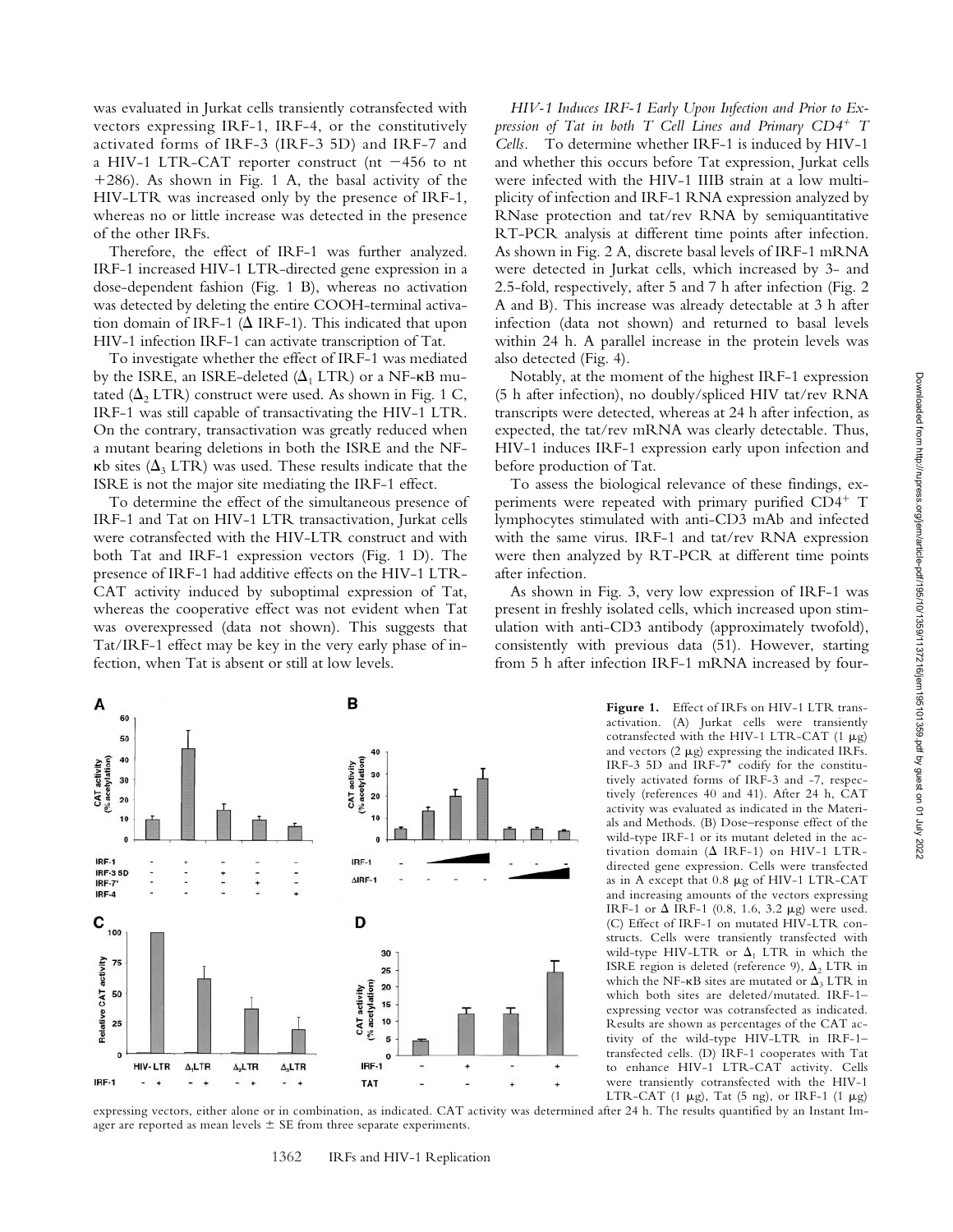



fold and its expression peaked at 24 h after infection (sevenfold increase over basal levels). A progressive decrease was then observed as found with Jurkat cells. However, when the IRF-1 stimulation was maximal, no doubly spliced tat/rev RNA transcripts were detected (Fig. 3 C). A similar kinetic of IRF-1 induction was observed with three different healthy donors.

*IRF-1–specific Binding Activity in Infected Cells.* To test whether stimulation of IRF-1 upon HIV-1 infection was associated with the presence of a IRF-1–specific binding activity, EMSA was performed by incubating nuclear cell extracts from infected cells with an oligonucleotide representing the canonical IRF binding site (C13). As shown in Fig. 4 A, discrete complexes were detected both in uninfected and infected cells at all time points after infection, which contained both IRF-1 and IRF-2 or multimers of IRF-2 (52) as anti–IRF-1 and anti–IRF-2 antibodies su-



**26S** 

**Figure 3.** HIV-1 infection induces IRF-1 mRNA expression in primary  $CD4^+$  T lymphocytes. (A) Purified CD4+ T cells were infected with the HIV-1 IIIB strain (5,000 cpm/ ml) and IRF-1 mRNA evaluated by semiquantitative RT-PCR analysis at the indicated time points after infection. A representative experiment out of three performed is shown. The increase in IRF-1 mRNA accumulation begun to be evident

between 5 and 12 h after infection and peaked between 24 and 48 h after infection depending on the donor. 26S RNA was used for normalization as described in Materials and Methods. (B) mRNA relative fold-increase after normalization to the 26S RNA quantified by Instant Imager. (C) Total RNA extracted at the indicated time points as in A was analyzed by RT-PCR for the doubly-spliced (tat/rev) transcript as described in Materials and Methods.

pershifted the higher-mobility and lower-mobility shifted bands, respectively.

However, early after infection, a specific increase of IRF-1-containing complexes was observed (compare lane 6 versus lane 3), consistent with RNA expression data (Fig. 2). From 7 h after infection onward, IRF-1–specific complexes diminished reaching values comparable or below to those observed in uninfected cells. A control purified rabbit IgG and specific anti–IRF-3, -4, -7 antibodies did not affect the binding of any complex (data not shown). To determine the IRF-1–specific binding activity to the HIV-1 LTR, DNA affinity purification assays were performed with both Jurkat and primary  $CD4^+$  T cell extracts at 7 and 24 h after infection in the presence of a biotinylated HIV-ISRE probe. The isolated complexes were then examined by immunoblotting against IRF-1. As shown in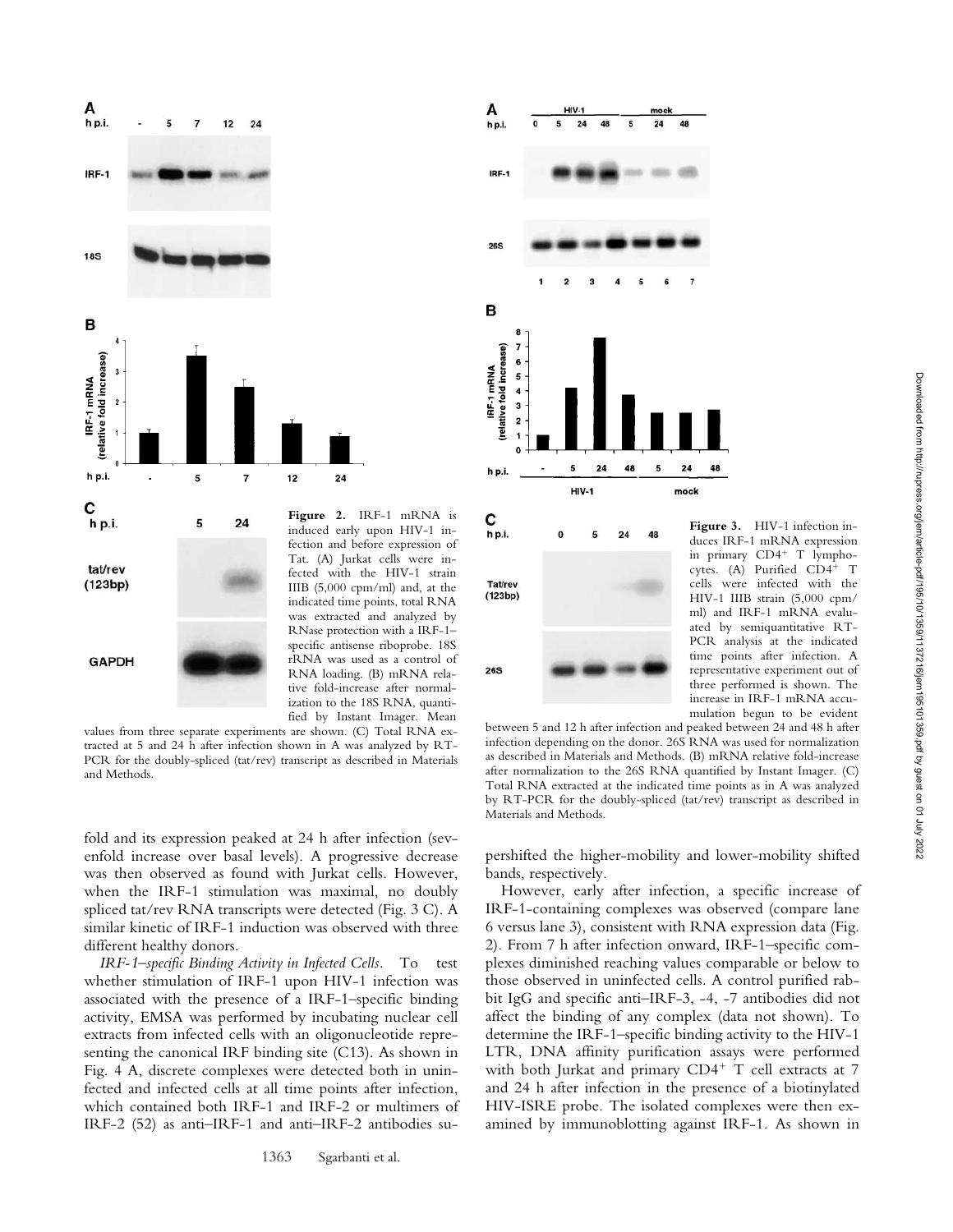

Fig. 4 B, an increasing IRF-1 binding was evident in infected cells at 7 h after infection, which after 24 h returned to basal levels in Jurkat cells but was still present in  $CD4^+$  T cells, according to the RNA expression data (Figs. 2 and 3). This corresponded to the presence of IRF-1 protein (INPUT, Fig. 4 B, right panels) in the same cell extracts. In addition, IRF-1–binding was highly specific since a mutated oligonucleotide (HIV-1-ISRE mut) or an unrelated one (data not shown) did not retain any protein from the same cell extracts.

Taken together, these results demonstrate that IRF-1 and IRF-2 bind to the ISRE-like motif of the HIV-1 LTR. However, early after virus infection, IRF-1 expression increases and this correlates with increasing protein levels and binding to specific LTR-target sequences.

# *Specific and High-Affinity Binding of IRF-1 and Tat*

*GST Pull-Down Experiments.* To determine whether the cooperative effect of Tat and IRF-1 on HIV-1 LTR transactivation (Fig. 1 D) is mediated by physical interactions between the two proteins, GST pull-down assays were performed. IRF-1 was translated in vitro and tested for binding to a GST–Tat fusion protein. As shown in Fig. 5, the GST–Tat protein bound strongly to IRF-1, i.e., up to 30% of the IRF-1 input was bound to the immobilized Tat protein, whereas no binding was detected to control beads containing GST alone. In contrast, IRF-2, IRF-3, IRF-4, IRF-7, and IRF-8 did not bind to Tat. IRF-1 and Tat binding was also detected when a GST–IRF-1 fusion protein was incubated with labeled in vitro–translated Tat protein. In addition, the deletion of the COOH-terminal activation domain of IRF-1 strongly reduced the binding to Tat (Fig. 5, top panel).

*Yeast Two-Hybrid Systems.* To verify the Tat and IRF-1 interaction in vivo, the yeast two-hybrid system (53) was used. Although IRF-1 showed in this assay intrinsic transcriptional activation of the reporter gene (Table I), lacZ expression was significantly increased by Tat confirming an interaction between the two proteins. Deletions of the

**Figure 4.** IRF-1 and IRF-2 bind the HIV-ISRE. (A) Nuclear cell extracts (20  $\mu$ g) from Jurkat cells uninfected or infected with HIV-1 IIIB strain (5,000 cpm/ml) were prepared at different time points after infection and incubated with an oligonucleotide corresponding to the four tandem IRFbinding sites (C13). Supershift assays were performed in the presence of specific anti–IRF-1 and anti–IRF-2 antibodies as indicated. Binding complexes were resolved by PAGE and visualized by autoradiography. (B) DNA pull-down assays. Biotinylated oligodeoxynucleotides containing the wild-type or a mutated version of the HIV-ISRE (Materials and Methods), coupled to Streptavidin MagneSphere were incubated with nuclear extracts from Jurkat cells or primary  $CD4^+$  T cells infected with the HIV-1 IIIB strain (5,000 cpm/ml). The bound proteins were eluted from the beads by boiling in sample buffer and analyzed by WB with antibodies against IRF-1. INPUT indicates the level of endogenous IRF-1 in the uninfected and infected nuclear cell extracts (20  $\mu$ g) at the indicated time points determined by WB analysis.

COOH-terminal region of IRF-1 abolished the effect confirming the involvement of this IRF-1 region in binding to Tat. In addition, due to the presence of the transcription activation domain of IRF-1 in the COOH-terminal, dele-



**Figure 5.** GST-pull down assays. The indicated IRFs (IRF-1, IRF-2, IRF-3, IRF-4, IRF-7, IRF-8, a COOH-terminal deleted mutant of IRF-1  $[Δ IRF-1]$ ), and Tat, were translated in vitro in the presence of 35[S] methionine as indicated in Materials and Methods and incubated with recombinant GST–Tat or GST-IRF-1 fusion proteins immobilized on glutathione-sepharose. Input corresponds to 10% of the 35[S]-labeled proteins used in the binding experiments. The complexes were resolved by PAGE and detected by autoradiography. Binding of 35[S]-labeled proteins to beads containing only GST protein is also shown. Quantitation of incorporated radioactivity was performed by Instant Imager.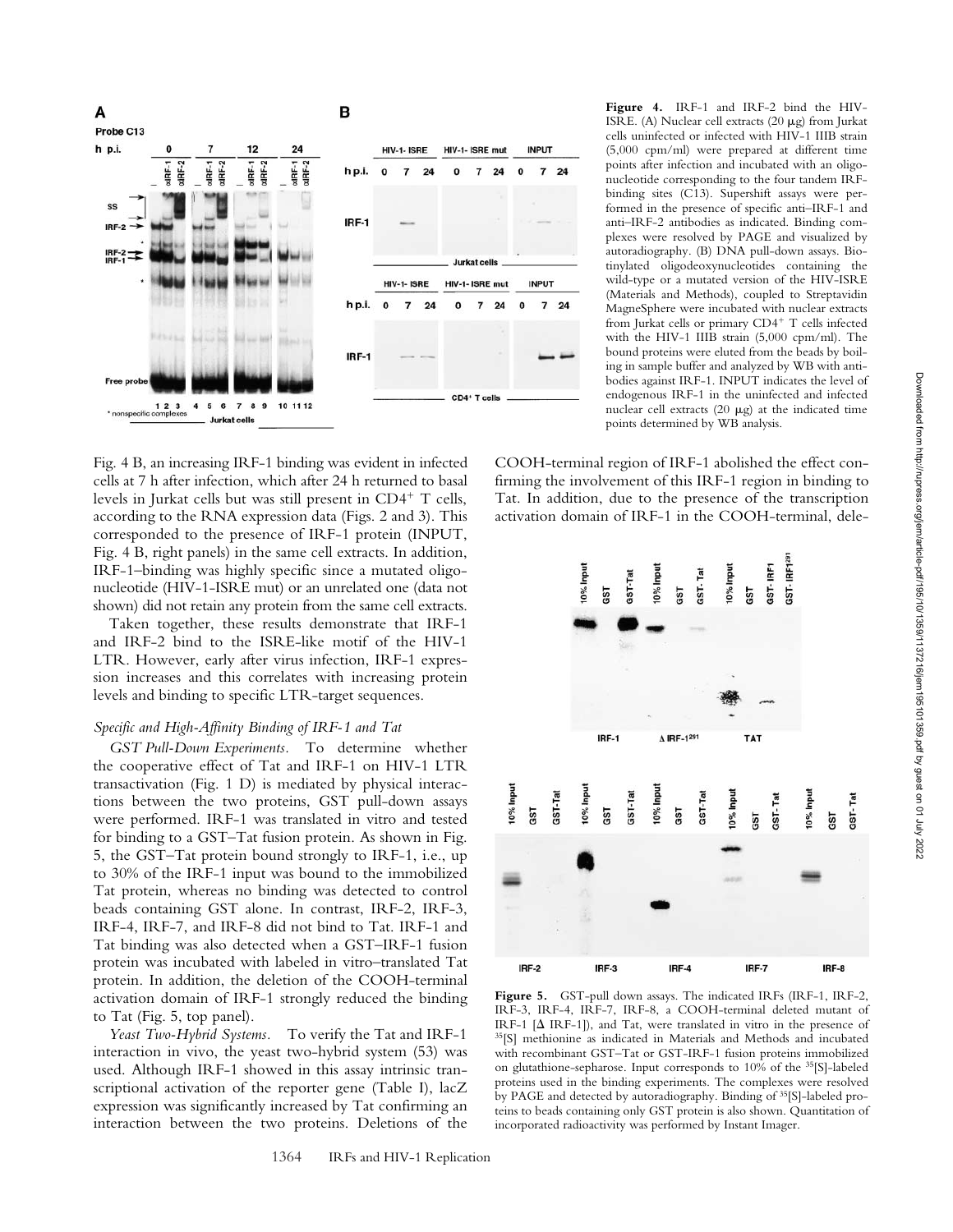tions of this region also resulted in decreased intrinsic transcriptional activity as compared with the full length IRF-1. Altogether these results indicate that IRF-1 and Tat physically associate and that the COOH-terminal activation domain of IRF-1 is involved in this interaction.

*Binding of Endogenous IRF-1 by Immobilized GST–Tat.* To verify the binding of intracellular IRF-1 with Tat, Jurkat cells were treated or were not treated with IFN- $\gamma$  for 4 h in order to optimally stimulate IRF-1 expression. Nuclear extracts were then incubated with equal amounts of the GST alone or the GST–Tat fusion protein. After extensive washing, associated proteins were resolved by SDS/ PAGE and detected by WB. As shown in Fig. 6 A, a polyclonal antibody specific for IRF-1 detected a major band corresponding to IRF-1 in IFN- $\gamma$ -induced cells (lane 4) but not in control cells (lane 7), where IRF-1 was only barely detectable. Beads containing a GST–Tat fusion protein were able to selectively bind IRF-1 (lane 6). Conversely, incubation of cell extracts with GST-control beads retained no proteins in controls (lane 8) as well as in cell extracts from IFN- $\gamma$ -treated cells (lane 5). As control of specificity, the in vitro–translated IRF-1 (lane 1) was incubated with GST–Tat (lane 3).

*Coimmunoprecipitation.* To determine the in vivo interactions between IRF-1 and Tat, coimmunoprecipitation experiments were performed in 293 HEK cells cotransfected with the expressing vectors for IRF-1 and Tat. After cotransfection, anti–IRF-1 antibodies were used for immunoprecipitation followed by immunoblot with anti-Tat antibodies. As shown in Fig. 6 B, the Tat protein was readily detected in the anti–IRF-1 immunocomplexes obtained from cells cotransfected with both RcCMV/IRF-1 or Rc-CMV/Tat, whereas Tat was not detected in cells transfected with RcCMV/IRF-1 or RcCMV/Tat alone (Fig. 6 B). Vice versa, when immunoprecipitation was performed with anti-Tat antibodies followed by immunoblot with anti–IRF-1 antibodies, the IRF-1 protein coimmunoprecipitated with Tat in cells extracts of doubly transfected cells (data not shown). Altogether these results indicate that IRF-1 and Tat associate intracellularly.

**Table I.** *In Vivo Interaction between IRF-1 and Tat by the Two-Hybrid System*

| VP16           | $VP16$ -Tat     |
|----------------|-----------------|
| $0.54 \pm 0.1$ | $0.53 \pm 0.03$ |
| $581 \pm 27$   | $819 \pm 117$   |
| $453 \pm 80$   | $539 \pm 105$   |
| $131 \pm 65$   | $121 \pm 10$    |
|                |                 |

Yeast strain DBY1 was transformed with the yeast expression vectors Yeplac181G (Leu2) containing LexA or LexA-IRFs sequences, pRS314 (Trp1) containing VP16TAD or VP16TAD-Tat, and the LacZ reporter vector pSH18 (Ura3). Transformants were selected and analyzed as described in Materials and Methods.  $\beta$ -galactosidase activity is expressed as mean  $\beta$ -galactosidase units  $\pm$  SD.

*IRF-8 but not IRF-2 Represses the IRF-1-Tat–mediated Transactivation of the HIV-1 LTR.* IRF-2 is the transcriptional repressor of IRF-1 and acts by competing for IRF-1 binding to target sequences on cellular genes. Since both IRF-1 and IRF-2 can bind the ISRE present in the HIV-1 LTR (reference 8, and this paper), experiments were performed to verify whether IRF-2 could repress the IRF-1 effect on the HIV-1 LTR. Jurkat cells were transiently cotransfected with the HIV-1 LTR-CAT vector and with the expression vectors for Tat, IRF-1, and IRF-2, respectively. As shown in Fig. 7 A, IRF-2 had no effect on LTRdirected transcription and was unable to inhibit IRF-1– mediated transactivation of the HIV-1 LTR, both in the presence or in the absence of Tat.

IRF-8 is another repressor of IRF-1 activity on cellular target genes. IRF-8 does not bind to DNA but acts mainly through complessing IRF-1 and/or IRF-2. As shown in Fig. 7 B, the expression of IRF-8 inhibited by 20% the Tat-mediated transactivation of the HIV-LTR in transient transfection assays. Therefore, to better evaluate



Figure 6. IRF-1 and Tat associate intracellularly. (A) In vitro-translated IRF-1 (lanes 1–3) and nuclear cell extracts from Jurkat cells treated with IFN- $\gamma$  (lanes 4–6) or control medium (lanes 7–9) were incubated with purified GST–Tat fusion protein or GST alone. Bound proteins were then analyzed by WB using anti–IRF-1 polyclonal antibody as described in Materials and Methods. 10% of the extract used for binding assays is shown in lane 7 (untreated cells) and lane 4 (IFN- $\gamma$ -treated cells). The slowly migrating IRF-1<sup>p\*</sup> band observed in IFN- $\gamma$ -treated cell extracts is due to the phosphorylation induced by IFN- $\gamma$  (reference 64). Extra bands in lanes 7–9 are not specific. (B) 293 HEK cells were transfected with the expression plasmids encoding IRF-1 or Tat, alone or in combination. Whole cell extracts (300  $\mu$ g) were immunoprecipitated with anti-IRF-1 antibodies ( $\alpha$ IRF-1). Immunoprecipitated complexes were separated by 10% SDS-PAGE and subsequently probed with anti-Tat antibodies ( $\alpha$ Tat) as indicated. Whole cell extracts (10  $\mu$ g) were separated on 10% or 15% SDS-PAGE and probed with anti-Tat or anti–IRF-1 antibodies.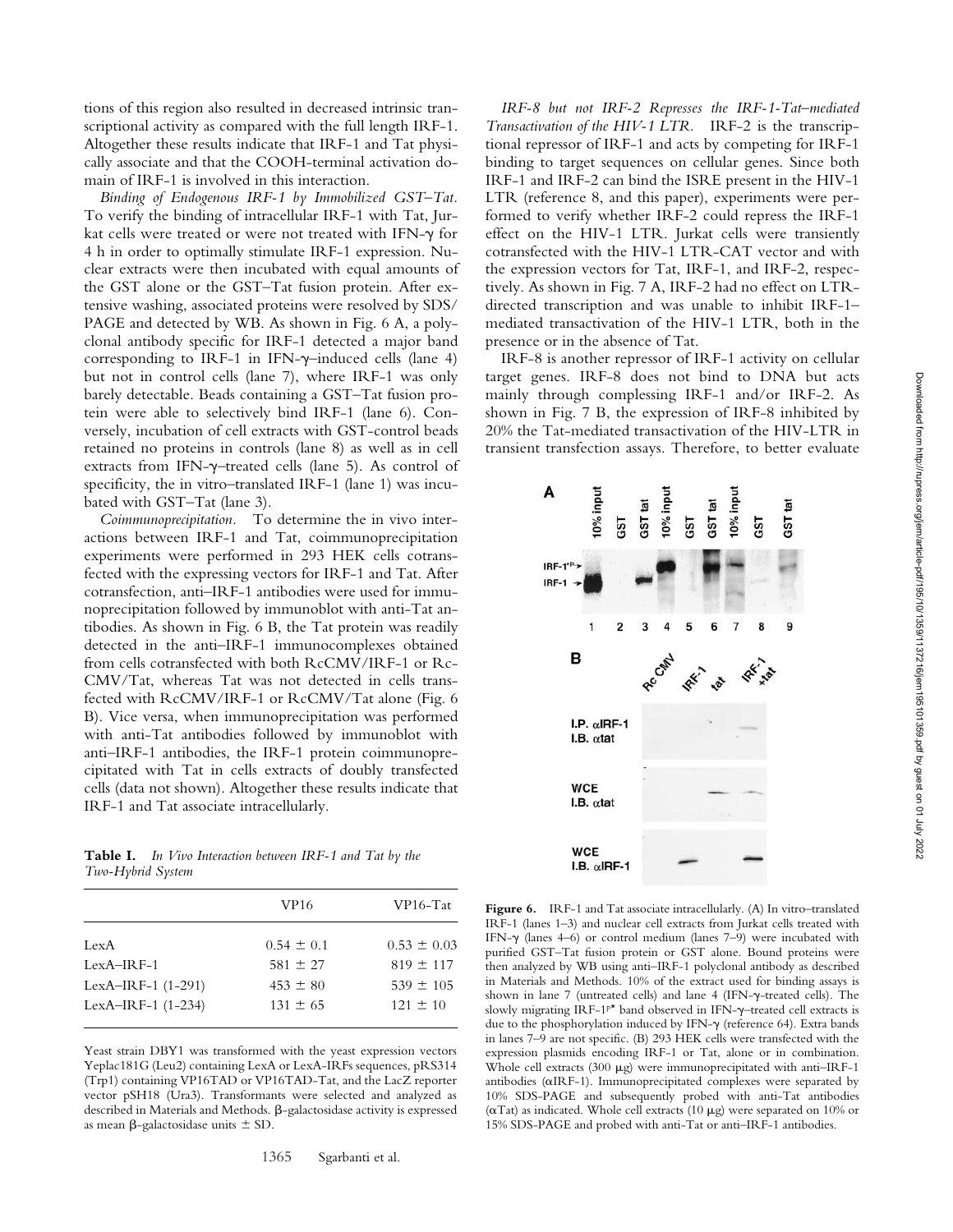the IRF-8 inhibitory effect, Jurkat cells were stably transduced with IRF-8 and then transfected with the HIV-LTR CAT construct and the Tat-expression vector. After selection, transgene expression was assessed by RNase protection assay (Fig. 7 C). Bulk populations of transfected cells were chosen to avoid clonal variability. As shown in Fig. 7 D, the constitutive expression of IRF-8 reduced by  $\sim$ 50% both the IRF-1 and the Tat-directed HIV-1-LTR transcription.

*Inhibition of HIV-1 Replication in IRF-8–expressing Cells.* To evaluate the inhibitory effect of IRF-8 on virus replication, Jurkat cells stably expressing IRF-8 or control cells containing the vector alone were infected with 1,000 and 5,000 cpm/ml, corresponding to  $0.001/0.005$  TCDI<sub>50</sub> per cell of the HIV-1 IIIB strain virus. The accumulation of HIV-1 RNA species was then evaluated by semiquantitative RT-PCR (Fig. 8 A) at 24 and 48 h after infection. In control cells (lanes 1, 3, and 5), all HIV transcripts (unspliced, singly- or multi-spliced) were clearly detected after 2 d of infection. In contrast, in IRF-8–expressing cells (lanes 2, 4, and 6), a significant decrease of both spliced and unspliced viral RNA was observed at both infection doses, the doubly-spliced tat/rev being the more reduced. This correlated with an abolished or a reduced virus replication (Fig. 8 B). Specifically, at a low multiplicity of infection, p24 antigen production was, only barely detectable at 48 h after infection and undetectable at later time points, as compared with control cells. Similarly, a reduction of  $>3$ logs was progressively observed, in cells infected with 5,000

 $\mathbf{A}$ 

cpm/ml of virus. This indicates that IRF-8 represses HIV-1 productive infection.

*IRF-8 Blocks Activation of HIV-1 LTR Transcription by Interfering with IRF-1–Tat Binding.* Since no direct activity of IRF-8 on LTR transcription nor a direct binding of IRF-8 to Tat was detected (Figs. 5 and 7), to investigate the molecular mechanism(s) responsible for IRF-8–mediated inhibition of HIV, GST-pull down assays were performed with in vitro–translated IRF-1 and IRF-8, and the labeled proteins were tested for binding to a GST–Tat fusion protein. As shown in Fig. 9, the binding of IRF-1 to the GST–Tat beads was clearly impaired in the presence of IRF-8, since the IRF-1 input retained on the GST–Tat beads was reduced by  $\sim$ 50% (compare lanes 2 and 3). On the other hand, the presence of IRF-2 did not affect the IRF-1 binding to immobilized Tat (compare lanes 3 and 4). These results indicate that the inhibitory effect exerted by IRF-8 is, at least in part, mediated by the competition of IRF-8 and Tat for the binding to IRF-1.

To further support this conclusion, Jurkat cells expressing IRF-8 were stably transduced also with an IRF-1– expressing vector. After selection, transgene expression was assessed by RNase protection analysis with RcCMV/IRF-8 cells (control) and with RcCMV/IRF-8/IRF-1 doubly transfected cells (Fig. 10 A). A polyclonal population of cells overexpressing both IRF-8 and IRF-1 was then infected with 1,000 and 5,000 cpm/ml and the production of the HIV p24 antigen evaluated. The dramatic reduction of p24 accumulation in IRF-8 constitutively expressing cells

**Figure 7.** IRF-8 but not IRF-2 inhibits the IRF-1-mediated and Tatmediated HIV-1 LTR activity. (A and B) Transient cotransfections were performed with the HIV-LTR CAT reporter construct  $(1 \mu g)$  and IRF-1, IRF-2, IRF-8 (1  $\mu$ g), or Tat (5 ng) expression vectors, respectively, as indicated. CAT activity was quantified 48 h after transfection. (C) RNase protection assay with a IRF-8–specific antisense riboprobe on total RNA extracted from Jurkat cells transfected with an empty vector or an IRF-8– expressing vector. IRF-8 indicates the transcript of the transduced gene and IRF-8e the endogenous recognized transcript. 18S RNA was used as a control of RNA loading and tRNA as a control of specificity. (D) Jurkat cells constitutively expressing IRF-8 or the empty vector were transiently transfected with the Tat-expressing vector (20 ng) or IRF-1–expressing vector  $(1 \mu g)$  along with the HIV-LTR reporter construct and CAT activity quantified as described in B. The results quantified by an Instant Imager are reported as mean levels  $\pm$  SE from three separate experiments.





B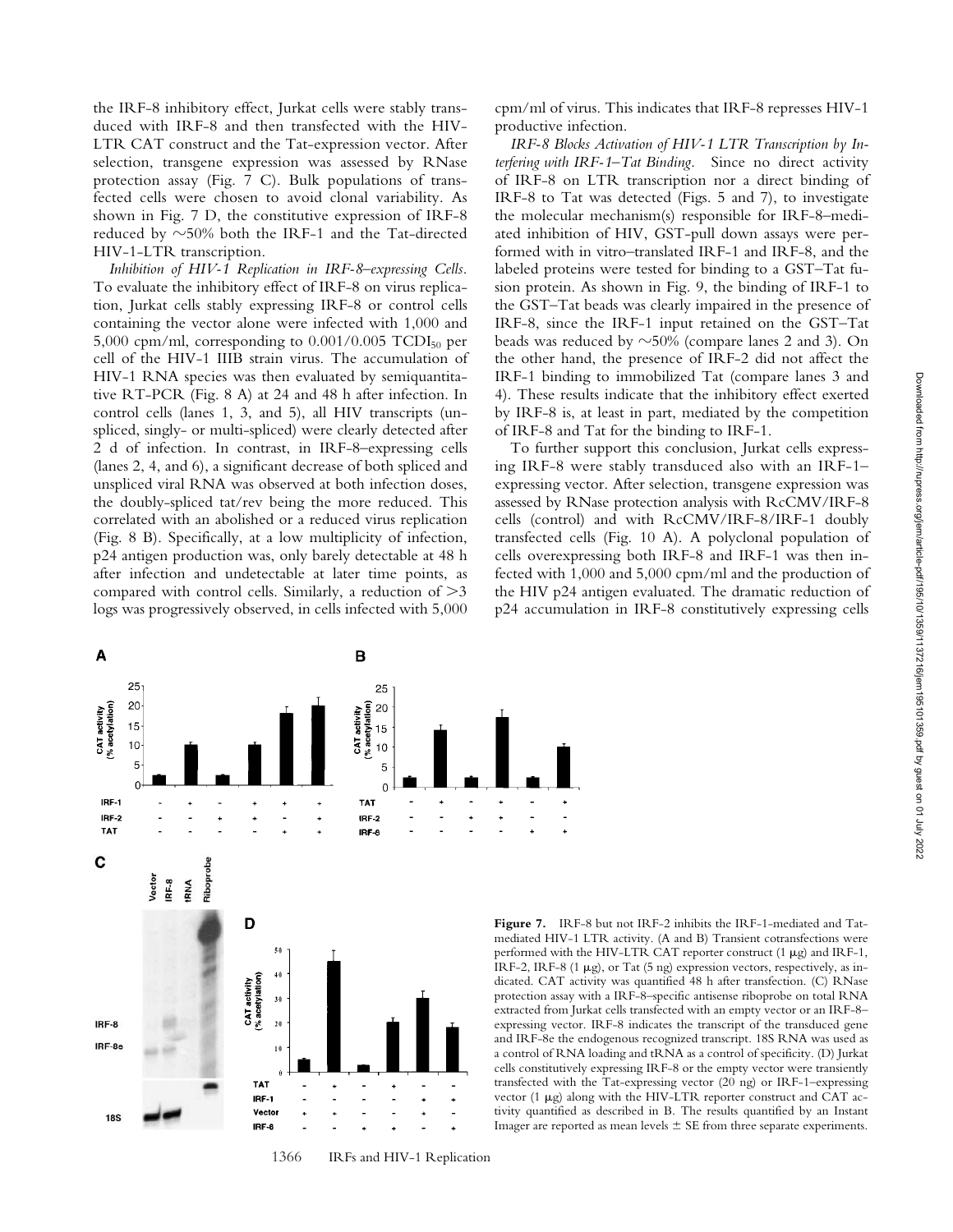

Figure 8. Inhibition of HIV-1 replication in IRF-8-expressing Jurkat cells. Jurkat cells stably transfected with the IRF-8 (lanes 2, 4, and 6) or the RcCMV (control vector) (lanes 1, 3, and 5) were infected with the HIV-1 IIIB strain at an infectious dose corresponding to 1,000 or 5,000 cpm/ml of RT activity. (A) Cells were collected after 24 and 48 h and total RNA analyzed by RT-PCR, as described in Materials and Methods. (B) HIV-p24 antigen production. After 48, 72 and 144 h, p24 antigen accumulation was determined in the cell supernatants as indicated in Materials and Methods.

was reversed by at least 50–70% in the cells overexpressing also IRF-1 (Fig. 10 B). Thus, IRF-1 overcomes the inhibitory effect of IRF-8 on HIV-1 replication.

# **Discussion**

HIV-1 transcription and replication is controlled by both viral and cellular factors, which act at the transcriptional, posttranscriptional, and/or translational levels. Both basaland tissue-specific transcription factors that are essential for HIV-1 have been identified. In the present report we examined the role of the cellular IRFs in HIV-1 transcription and replication and their interactions with the viral transactivator Tat.

We identified IRF-1 as an essential factor for efficient HIV-1 gene expression especially in the early phase of viral replication and before expression of Tat. Several lines of evidence support this conclusion: (i) IRF-1 activates LTR-



**Figure 9.** IRF-8 inhibits the binding of IRF-1 to immobilized Tat. Recombinant GST–Tat fusion protein was immobilized on glutathione agarose beads and incubated with the indicated 35[S]-labeled IRFs as described in Materials and Methods. Input corresponds to 10% of the <sup>35</sup>[S]labeled proteins used in the binding experiments; in lanes 1, 5, and 6 are shown the in vitro labeled IRF-8, IRF-2, and IRF-1, respectively. In lane 2, 35[S]-labeled IRF-1 and IRF-8 were incubated together for 15 min at room temperature before the addition of GST–Tat fusion protein beads. Lane 3 shows the binding of 35[S]-labeled IRF-1 alone to GST– Tat beads. In lane 4, 35[S]-labeled IRF-1 and IRF-2 were preincubated together for 15 min at room temperature before the addition of GST–Tat fusion protein beads.

driven transcription in the absence of the viral transactivator Tat; (ii) IRF-1 is induced at very early time after virus infection and before expression of Tat; (iii) IRF-1 expression during infection correlates with a specific binding to the ISRE of the HIV-1 LTR; (iv) in the presence of low doses of Tat, IRF-1 increases Tat-mediated HIV-1 transactivation by a direct physical interaction with Tat through its transactivation domain; (v) IRF-8, a dominant negative regulator of IRF-1 activity, blocks HIV-1 transcription both in vitro and in vivo, and inhibition is released by overexpression of IRF-1.

The role of IRFs in the regulation of IFN and ISGs (54– 56), as well as of genes expressed during inflammation, immune responses, hematopoiesis, cell proliferation, and differentiation has been clearly defined (10, 11). The recent identification of an ISRE on the HIV-1 LTR downstream the transcription start site together with the demonstration that sequences comprising the ISRE are essential for efficient HIV-1 transcription and virus replication (8, 9), allowed us to speculate that IRFs exert a role in HIV-1 transcription. Indeed we demonstrated that IRF-1, but not other IRFs, activates the HIV-1 promoter. IRF-1 may, thus, effectively activate transcription of Tat and, in turn, amplify HIV-1 transcription and virus replication. This can be particularly relevant at the initial phases of HIV-1 replication when viral transactivators are not yet synthesized or are present at subthreshold concentrations.

This has biological significance since IRF-1 is stimulated early after virus infection and before expression of Tat in both cell lines and primary  $CD4^+$  T lymphocytes. The kinetic of IRF-1 induction closely resembles that described in cells infected by the vesicular stomatitis virus or Newcastle disease virus, where IRF-1 expression precedes IFN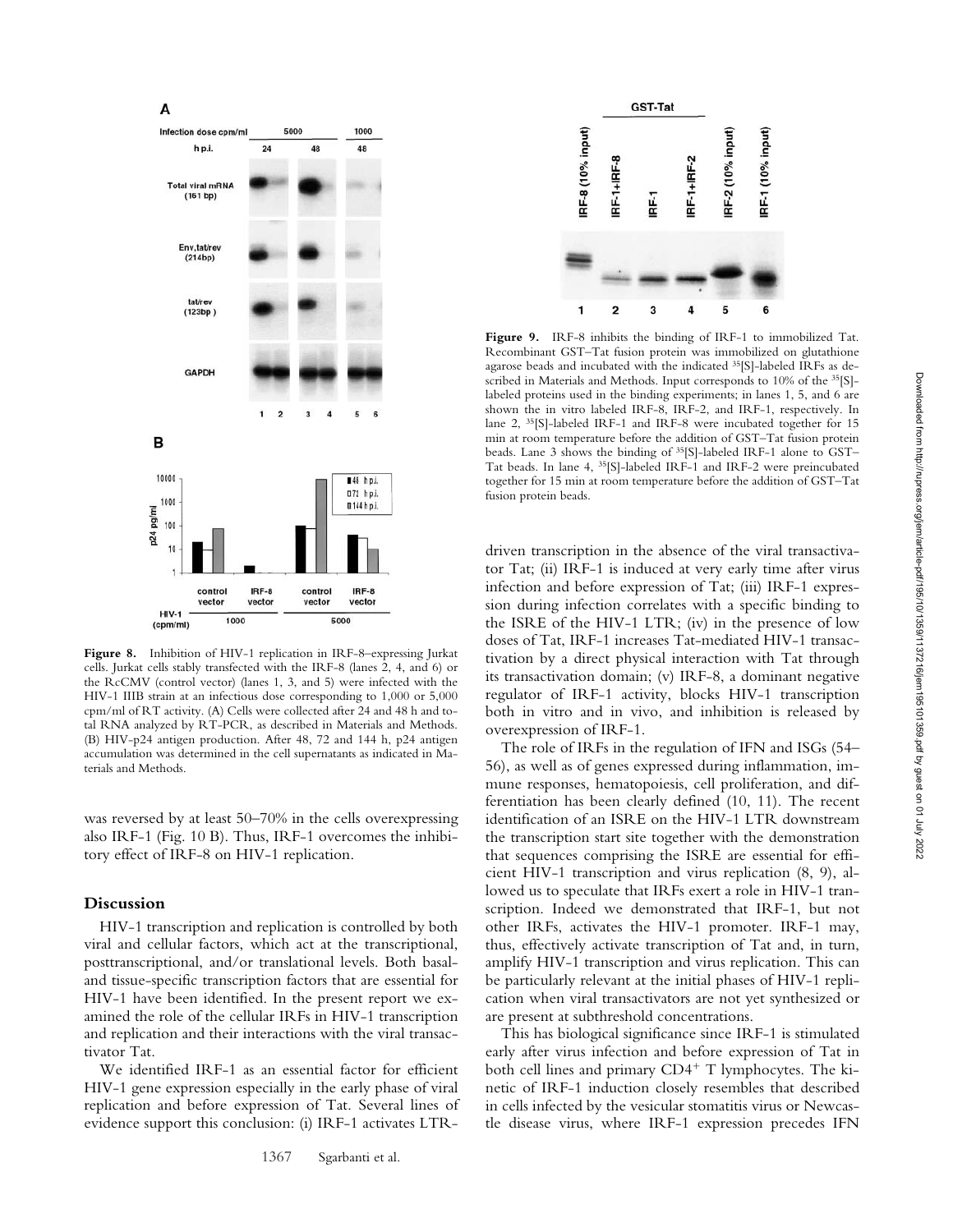

Figure 10. IRF-1 overexpression releases the inhibition of HIV-1 replication by IRF-8. Bulk populations of Jurkat cells stably transfected with IRF-8 were engineered to constitutively express IRF-1. (A) RNase protection with a IRF-1–specific antisense riboprobe on total RNA extracted from IRF-8–expressing cells, transfected with an empty vector (RcIRF-8/Rc), or with an IRF-1–expressing vector (RcIRF-8/IRF-1). 18S RNA was used as a control of RNA loading and tRNA as a control of specificity. (B) Cells were infected with the HIV-1 IIIB strain as in Fig. 8 and after 48, 72, and 144 h, HIV p24 antigen accumulation was determined in the cell supernatants as indicated in Materials and Methods.

type I production (7). Therefore, HIV-1 seems to have evolved a strategy to turn the IRF-1 activity to its own advantage, before massive IFNs production.

Our results point also to a potential role of IRF-1 during viral reactivation from latency. A stable reservoir of HIV-1 are latently infected resting  $CD4^+$  T cells (57). Latent infection occurs in resting cells, whereas reactivation occurs only in activated T cells and is dependent on host transcription factors (58–60). IRF-1 that is present at discrete levels in activated but not in resting T cells (51) can thus contribute to viral reactivation even in the absence of Tat. Consistent with this, proinflammatory cytokines such as IFN- $\gamma$ , IL-6, and TNF- $\alpha$  which lead to cell activation and drive HIV-1 replication (61) strongly activate IRF-1 (62, 63). In addition, the induced IRF-1 can still bind to Tat (Fig. 6) leading to further induction of LTR activation

and virus replication. Therefore, we propose that IRF-1 exerts a key role in initiating and amplifying transcription from the HIV-1 LTR, increasing production of Tat, which, in turn, thereby amplifies LTR-directed gene expression. Consistent with this, IRF-1 binds to Tat and cooperates with suboptimal doses of Tat to activate transcription (Figs. 1 and 5). Of note both Tat and IRF-1 have been shown to functionally interact with general transcription factors such as TFIIB (12, 33) and coactivators or adaptors, such as the histone acethyltransferases p300/CBP and pCAF (13, 35–37). These interactions occur through different domains of the proteins thus, IRF-1 might modulate the HIV-1 LTR promoter activity also by acting as a bridge between Tat and component(s) of the basal transcriptional machinery and/or may participate to the Tatholoenzyme complex according to the model proposed by Cujec et al. (23). It remains to clarify at what extent IRF-1 is critical for HIV-1 replication in T cells. To this purpose a strategy leading to inhibition of IRF-1 expression both basal- and virus-induced, but not interfering with cell viability, should be investigated.

In addition to activate HIV gene expression and replication the IRF system can also repress it specifically, since we showed that IRF-8 is able to impair the binding of IRF-1 to Tat in vitro and to drastically reduce HIV-1 replication in vivo and that this block is released by the simultaneous overexpression of IRF-1. It is, thus, conceivable that, since IRF-8 does not contain an activation/repression domain, excess of IRF-8 complessing IRF-1 may inhibit the IRF-1–induced LTR transcription and the binding of IRF-1 to Tat further impairing HIV-1 replication ultimately leading to a block of viral replication. These data, therefore, suggest that an increase in IRF-8 expression can be involved in the establishment of latency, whereas activation of IRF-1 expression functions as a positive regulator of HIV-1 transcription and replication. Thus the differential expression of these IRFs in activated versus non activated cells and in different cell types may determine productive infection and/ or virus reactivation at different tissue sites.

We thank J. Hiscott, B. Levi, T. Taniguchi, and I. Julkunen for providing reagents; E. Stellacci and A.L. Remoli for the pull-down experiments; P. Monini for helpful discussion; R. Orsatti, E. Benedetti, D. Fulgenzi, and E. Giacomini for technical assistance; R. Gilardi for art work; and S. Tocchio and R. Tomasetto for editorial assistance.

This work was supported by Italian grants from the AIDS Project to B. Ensoli and A. Battistini and from AIRC and AN-LAIDS to B. Ensoli.

*Submitted: 2 May 2001 Revised: 13 March 2002 Accepted: 9 April 2002*

### **References**

- 1. Cullen, B.R. 1991. Regulation of HIV-1 gene expression. *FASEB J.* 5:2361–2368.
- 2. Van Lint, C., J. Ghysdael, P. Paras, Jr., A. Burnyand, and E.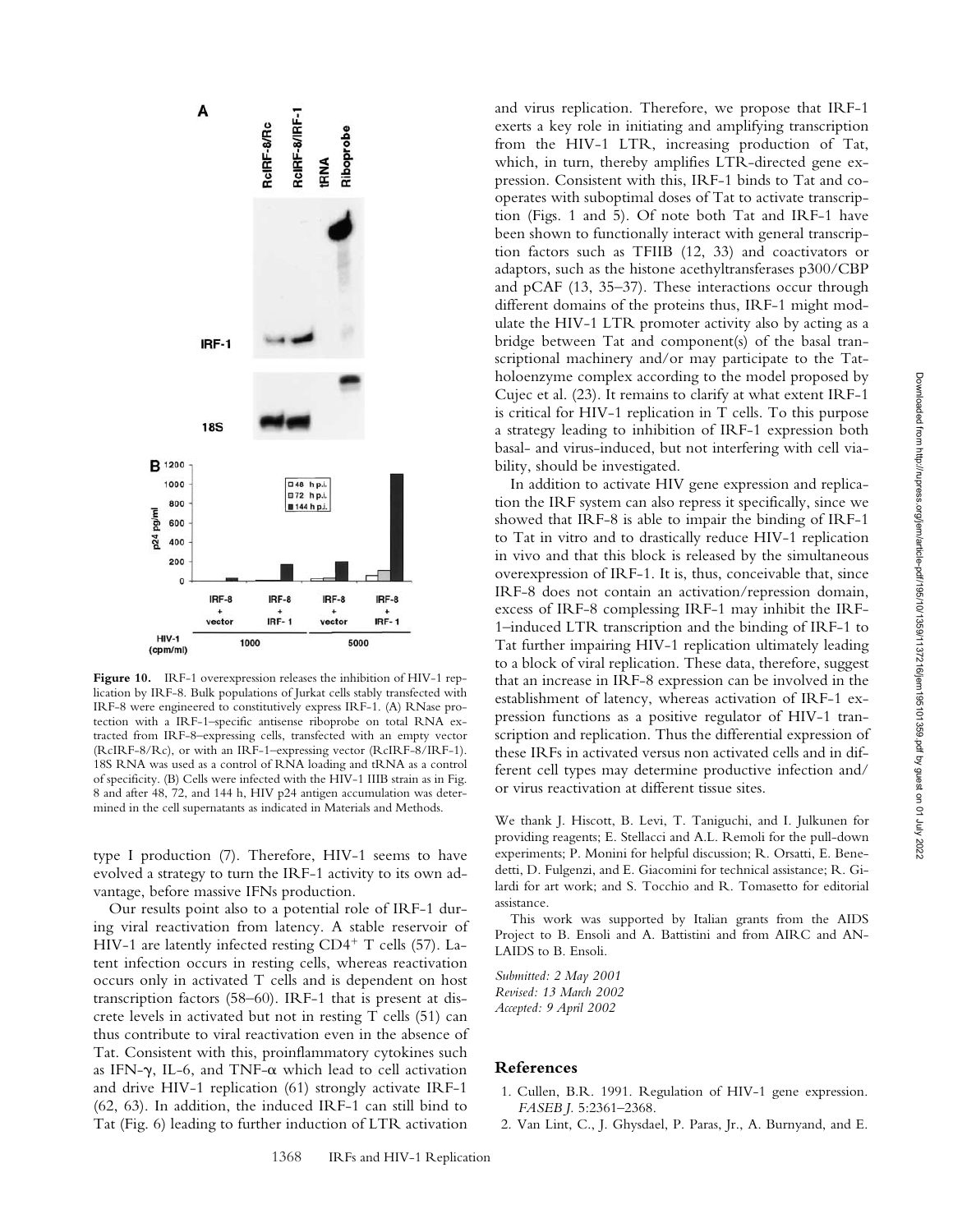Verdin. 1994. A transcriptional regulatory element is associated with a nuclease-hypersensitive site in the *pol* gene of human immunodeficiency virus type. *J. Virol.* 68:2632–2648.

- 3. Jones, K.A., and B.M. Peterlin. 1994. Control of RNA initiation and elongation at the HIV-1 promoter. *Annu. Rev. Biochem.* 63:717–743.
- 4. Gaynor, R. 1992. Cellular transcription factors involved in the regulation of HIV-1 gene expression. *AIDS.* 6:347–363.
- 5. el Kharroubi, A., and E. Verdin. 1994. Protein-DNA interactions within DNase I-hypersensitive sites located downstream of the HIV-1 promoter. *J. Biol. Chem.* 269:19916–19924.
- 6. Gross, D.S., and W.T. Garrard. 1988. Nuclease hypersensitive sites in chromatin. *Annu. Rev. Biochem.* 57:159–197.
- 7. Harada, H., T. Fujita, M. Miyamoto, Y. Kimura, M. Maruyama, A. Furia, T. Miyata, and T. Taniguchi. 1989. Structurally similar but functionally distinct factors, IRF-1 and IRF-2, bind to the same regulatory elements of IFN and IFN-inducible genes. *Cell.* 58:729–739.
- 8. Van Lint, C., C.A. Amella, S. Emiliani, M. John, T. Jie, and E. Verdin. 1997. Transcription factor binding sites downstream of the human immunodeficiency virus type 1 transcription start site are important for virus infectivity. *J. Virol.* 71:6113–6127.
- 9. Liang, C., X. Li, Y. Quan, M. Laughrea, L. Kleiman, J. Hiscott, and M.A. Wainberg. 1997. Sequence elements downstream of the human immunodeficiency virus type 1 long terminal repeat are required for efficient viral gene transcription. *J. Mol. Biol.* 272:167–177.
- 10. Nguyen, H., J. Hiscott, and P.M. Pitha. 1997. The growing family of interferon regulatory factors. *Cytokine Growth Factor Rev.* 8:293–312.
- 11. Taniguchi, T., K. Ogasawara, A. Takaoka, and N. Tanaka. 2001. IRF family of transcription factors as regulators of host defence. *Annu. Rev. Immunol.* 19:623–655.
- 12. Wang, I.M., J.C. Blanco, M.J. Tsai, and K. Ozato. 1996. Interferon regulatory factors and TFIIB cooperatively regulate interferon-responsive promoter activity in vivo and in vitro. *Mol. Cell. Biol.* 16:6313–6324.
- 13. Merika, M., A.J. Williams, G. Chen, T. Collins, and D. Thanos. 1998. Recruitment of CBP/p300 by the IFN  $\beta$  enhanceosome is required for synergistic activation of transcription. *Mol. Cell.* 1:277–287.
- 14. Hiscott, J., P. Pitha, P. Genin, H. Nguyen, C. Heylbroeck, Y. Mamane, M. Algarte, and R. Lin. 1999. Triggering the interferon response: the role of IRF-3 transcription factor. *J. Interferon Cytokine Res.* 19:1–13.
- 15. Wu, Y., and J.W. Marsh. 2001. Selective transcription and modulation of resting T cell activity by preintegrated HIV DNA. *Science.* 293:1503–1506.
- 16. Jeang, K.T., and A. Gatignol. 1994. Comparison of regulatory features among primate lentiviruses. *Curr. Top. Microbiol. Immunol.* 188:123–144.
- 17. Chang, H.-K., R.C. Gallo, and B. Ensoli. 1995. Regulation of cellular gene expression and function by the human immunodeficiency virus type 1 Tat protein. *J. Biomed. Sci.* 2:189–202.
- 18. Cullen, B.R. 1992. Mechanism of action of regulatory proteins encoded by complex retroviruses. *Microbiol. Rev.* 56: 375–394.
- 19. Peterlin, B.M., M. Adams, A. Alonso, A. Baur, S. Ghosh, X. Lu, and Y. Luo. 1993. Tat trans-activator. *In* Human Retroviruses. B.R. Cullen, editor. IRL Press, Oxford, UK. pp. 74–96.
- 20. Bohan, C.A., F. Kashanchi, B. Ensoli, L. Buonaguro, K.A.

Boris-Lawrie, and J.N. Brady. 1992. Analysis of Tat transactivation of human immunodeficiency virus transcription in vitro. *Gene Expr.* 2:391–407.

- 21. Jones, K.A. 1997. Taking a new TAK on tat transactivation. *Genes Dev*. 11:2593–2599.
- 22. Jeang, K.T., R. Chun, N.H. Lin, A. Gatignol, C.G. Glabe, and H. Fan. 1993. In vitro and in vivo binding of human immunodeficiency virus type 1 Tat protein and Sp1 transcription factor*. J. Virol.* 67:6224–6233.
- 23. Cujec, T.P., H. Cho, E. Maldonado, J. Meyer, D. Reinberg, and B.M. Peterlin. 1997. The human immunodeficiency virus transactivation Tat interacts with the RNA polymerase II holoenzyme. *Mol. Cell. Biol.* 17:1817–1823.
- 24. Berkhout, B., A. Gatignol, A.B. Rabson, and K.-T. Jeang. 1990. TAR-independent activation of the HIV-1 LTR: evidence that Tat requires specific regions of the promoter. *Cell.* 62:757–767.
- 25. Alcami, J., T. Lain de Lera, L. Folgueira, M.A. Pedraza, J.M. Jacqué, F. Bachelerie, A.R. Noriega, R.T. Hay, D. Harrich, R.B. Gaynor, et al. 1995. Absolute dependence on  $\kappa$ B responsive elements for initiation and Tat-mediated amplification of HIV transcription in blood CD4 T lymphocytes. *EMBO J.* 14:1552–1560.
- 26. Harrich, D., J. Garcia, R. Mitsuyasu, and R. Gaynor. 1990. TAR independent activation of the human immunodeficiency virus in phorbol ester stimulated T lymphocytes. *EMBO J.* 9:4417–4423.
- 27. Buonaguro, L., F.M. Buonaguro, G. Giraldo, and B. Ensoli. 1994. The human immunodeficiency virus type 1 Tat protein transactivates tumor necrosis factor  $\beta$  gene expression through a TAR-like structure. *J. Virol.* 68:2677–2682.
- 28. Brother, M.B., H.K. Chang, J. Lisziewicz, D. Su, L.C. Murty, and B. Ensoli. 1996. Block of Tat-mediated transactivation of tumor necrosis factor  $\beta$  gene expression by polymeric-TAR decoys. *Virology.* 222:252–256.
- 29. Roebuck, K.A., M.F. Rabbi, and M.F. Kagnoff. 1997. HIV-1 Tat protein can transactivate a heterologous TATAA element independent of viral promoter sequences and the trans-activation response element. *AIDS.* 11:139–146.
- 30. Kashanchi, F., G. Piras, M.F. Radonovich, J.F. Duvall, A. Fattaey, C.M. Chiang, R.G. Roeder, and J.N. Brady. 1994. Direct interaction of human TFIID with the HIV-1 transactivator Tat. *Nature.* 367:295–299.
- 31. Chiang, C.M., and R.G. Roeder. 1995. Cloning of an intrinsic human TFIID subunit that interacts with multiple transcriptional activators. *Science.* 267:531–536.
- 32. Yu, L., P.M. Loewenstein, Z. Zhang, and M. Green. 1995. In vitro interaction of the human immunodeficiency virus type 1 Tat transactivator and the general transcription factor TFIIB with the cellular protein TAP. *J. Virol.* 69:3017–3023.
- 33. Veschambre, P., A. Roisin, and P. Jalinot. 1997. Biochemical and functional interaction of the human immunodeficiency virus type 1 Tat transactivator with the general transcription factor TFIIB. *J. Gen. Virol.* 78:2235–2245.
- 34. Herrmann, C.H., and A.P. Rice. 1995. Lentivirus Tat proteins specifically associate with a cellular protein kinase, TAK, that hyperphosphorylates the carboxyl-terminal domain of the large subunit of RNA polymerase II: candidate for a Tat cofactor. *J. Virol.* 69:1612–1620.
- 35. Hottiger, M.O., and G.J. Nabel. 1998. Interaction of human immunodeficiency virus type 1 Tat with the transcriptional coactivators p300 and CREB binding protein. *J. Virol.* 72: 8252–8256.